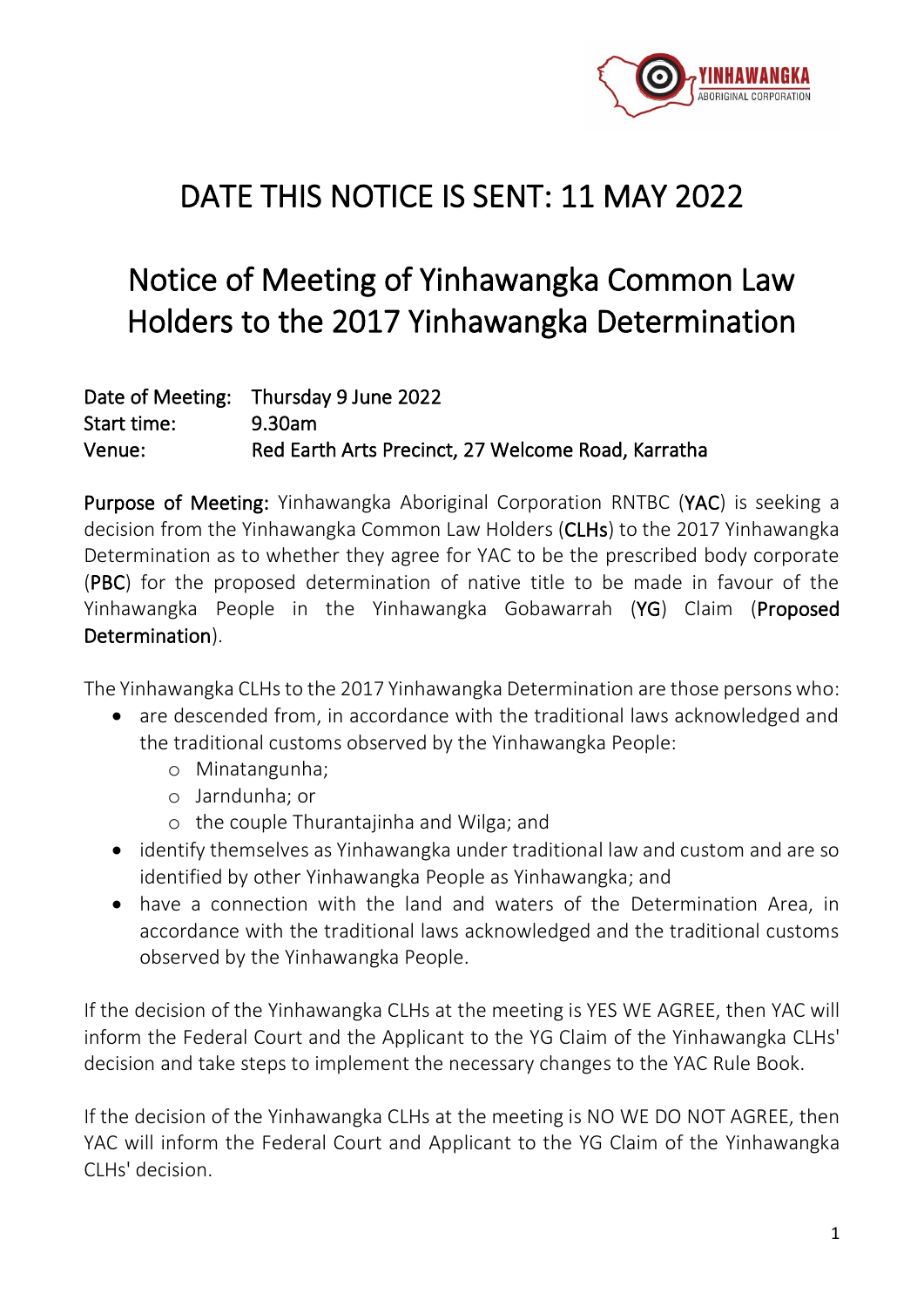

# Notice of Meeting of Yinhawangka Common Law Holders to the 2017 Yinhawangka Determination

# Agenda

## 1. Open Meeting

- 1.1 Welcome to Country & Minutes Silence
- 1.2 Confirmation of Chairperson
- 1.3 Code of Conduct
- 1.4 Confirm Apologies and Quorum
- 1.5 Confirm any General Business items and close off Agenda

### 2. Native Title Decision – Determination of Native Title to be made in favour of the Yinhawangka People in the Yinhawangka Gobawarrah Native Title Claim (Proposed Determination)

#### 2.1 Question and Answer Time:

Yinhawangka CLHs will be given the opportunity to ask questions of YAC and YAC's legal advisors (HWL Ebsworth Lawyers) about the Proposed Determination and the request that YAC be the PBC for the Yinhawangka People in the Proposed Determination.

## 2.2 Decision: *"Do you agree with YAC becoming the PBC for the Yinhawangka People in the Proposed Determination to be made in the Yinhawangka Gobawarrah Native Title Claim?"*

- Yinhawangka CLHs to confirm decision-making process
- Decision-making will commence
- Announcement of outcome

#### 3. General Business

4. Meeting close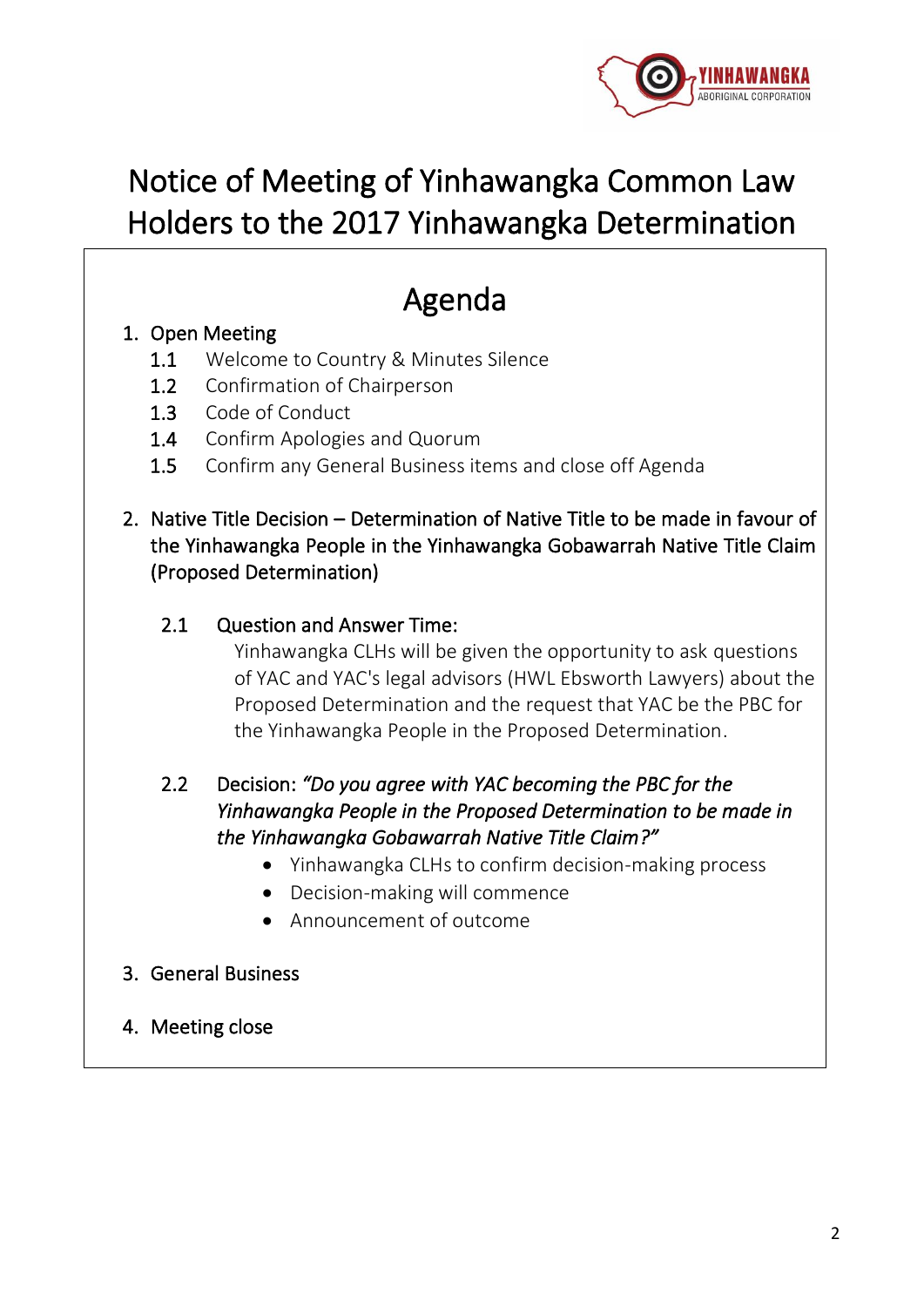

## Further Information

#### Pre-Reading

- Detailed Information about the Yinhawangka Gobawarrah Native Title Claim and the Proposed Determination can be found on the YAC website [www.yinhawangka.com.au/yg](http://www.yinhawangka.com.au/yg)
- A detailed information booklet with FAQs is enclosed with this notice
- Please take the time to read the FAQ in preparation for the meeting
- Hardcopies of the FAQs will be available at the meeting

### Registration

- All Yinhawangka CLHs must register their attendance before entering the meeting and to be eligible to receive meeting payments
- Registration will open at 8am and close at 9.30am
- Yinhawangka CLHs will not be permitted to enter the meeting once registration has closed
- YAC staff will coordinate the registration of CLHs on the day

### Decision-Making

- There will be capacity for the decision-making process to be by secret ballot
- There will be capacity for an informal closed Yinhawangka elders only session with the YAC CEO prior to the beginning of the meeting
- Yinhawangka CLHs must be 18 years or over to be eligible to participate in the decision-making process

## Payments

- Yinhawangka CLHs will be paid a flat fee of \$65 for attending this meeting
- Meeting fees will be paid by YAC within 10 business days after the meeting
- Yinhawangka CLHs must register their attendance to be eligible to receive the meeting fee
- Please note that YAC has submitted a native title funding application through Yamatji Marlpa Aboriginal Corporation (YMAC) for costs associated with this meeting. In the event YAC is successful in securing travel assistance funds an announcement will be made to the Yinhawangka CLHs. Unless such announcement is made by YAC no travel assistance is payable for this meeting